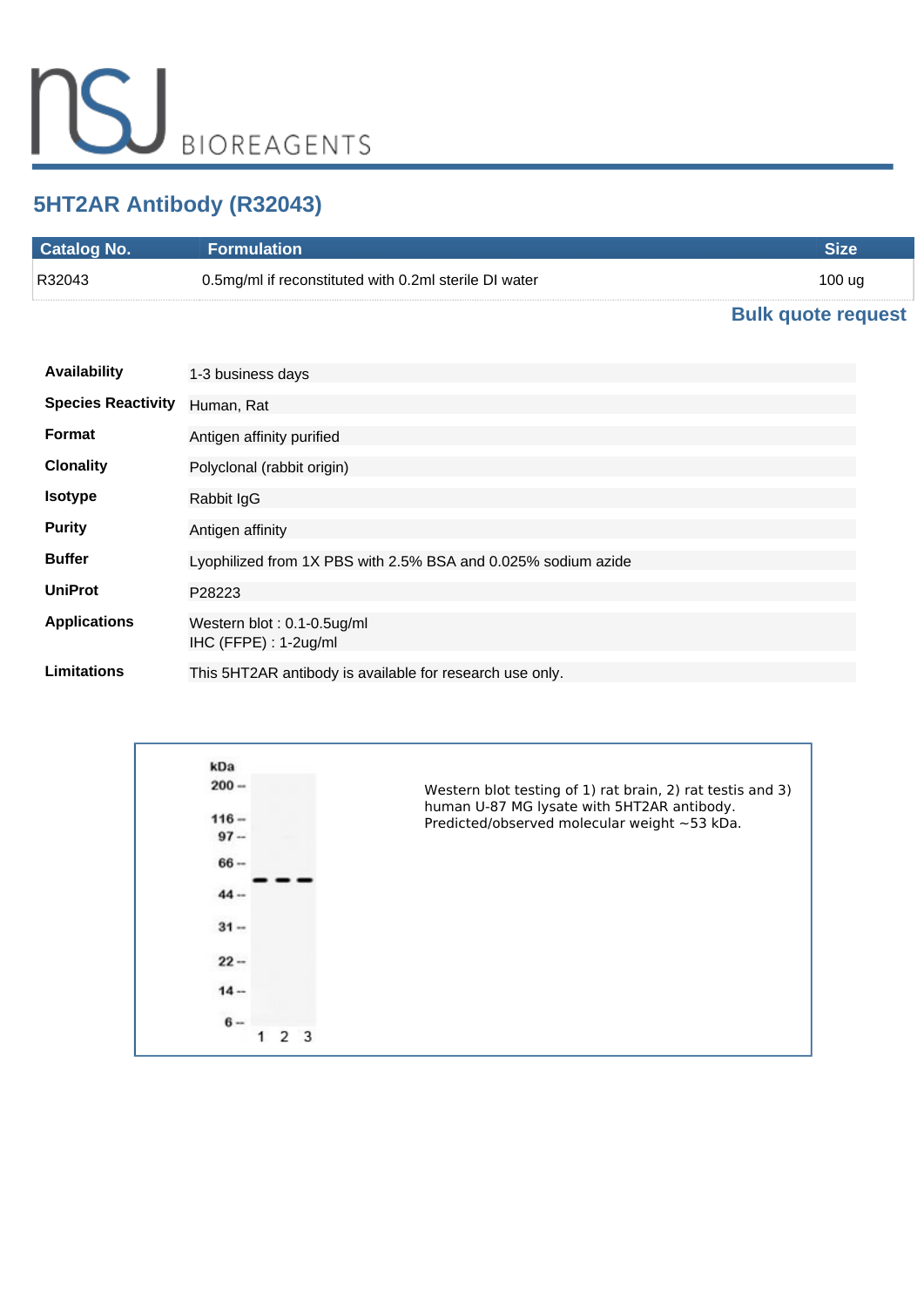

*IHC staining of FFPE human glioma with 5HT2AR antibody at 1ug/ml. HIER: boil tissue sections in pH6, 10mM citrate buffer, for 10-20 min followed by cooling at RT for 20 min.*



*IHC staining of FFPE rat brain with 5HT2AR antibody at 1ug/ml. HIER: boil tissue sections in pH6, 10mM citrate buffer, for 10-20 min followed by cooling at RT for 20 min.*